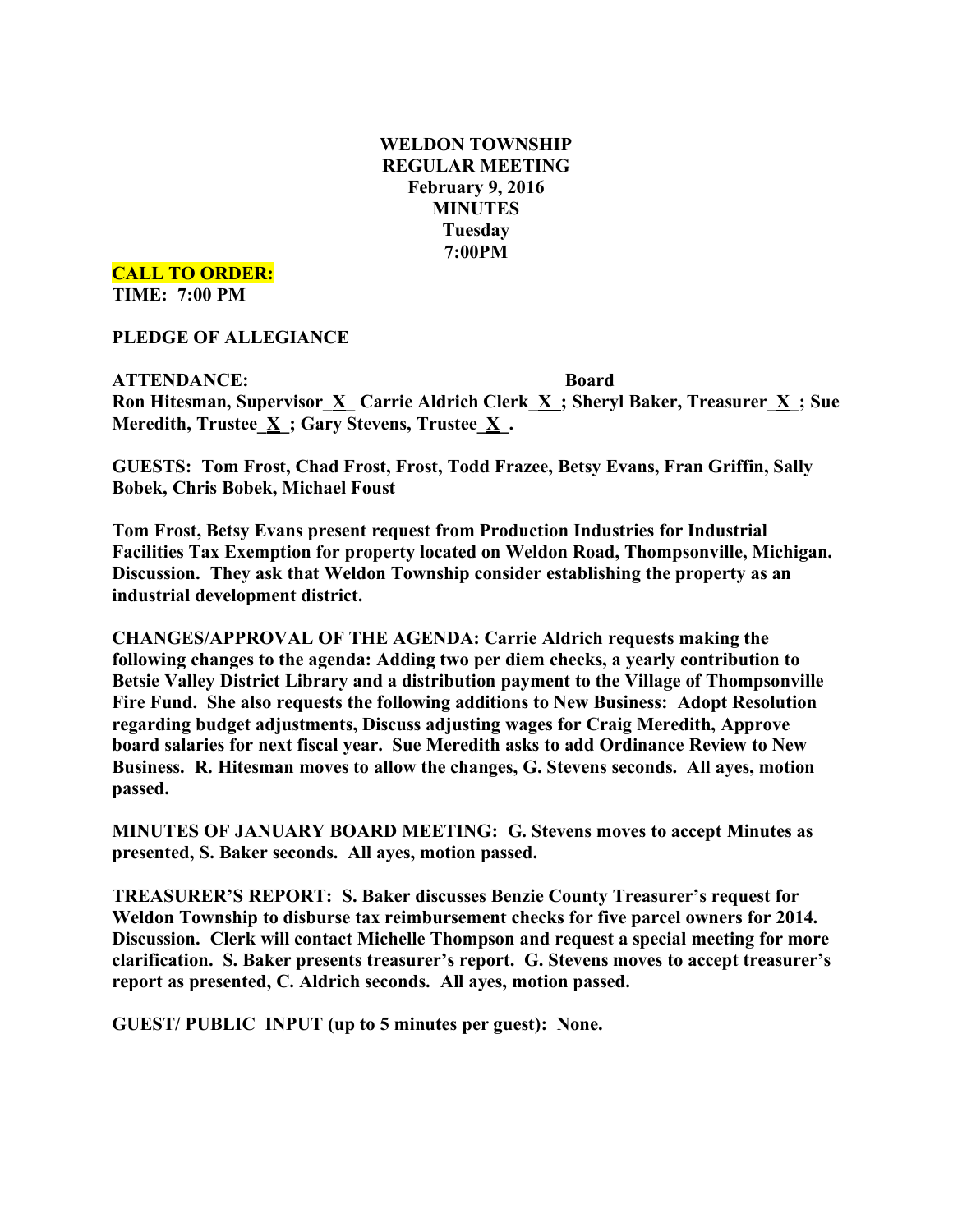#### **REPORTS:**

**ZONING ADMINISTRATOR: Craig Meredith presents his report. Met with individual interested in purchasing Betsie River campground for 100-site facility. Discussing property with an individual named Adam regarding Haze Road. Discussion of property on Third Street in Village of Thompsonville. He will discuss further with JPC and Mr. Figura. Received a call from a woman wanting to put in greenhouses in Colfax Township.**

**JPC: S. Meredith presents annual report of Joint Planning Commission, detailing many of the things JPC has done throughout the year. She presents the proposed budget, total estimated expenses \$18,800, with a fund rollover balance of \$6,695, leaving a difference of \$12,105 to be split by the three entities. Weldon Township's portion is \$8,594.55, Colfax \$2,784.15, Village \$723.30. S. Baker moves to accept JPC budget as proposed, G. Stevens seconds. Discussion of budget. All ayes, motion passed. S. Meredith presents verbiage changes for an amendment to the zoning ordinance regarding singlewide mobile homes. Discussion. C. Aldrich moves to accept the amendment as presented, R. Hitesman seconds. All ayes, motion passed. JPC has a potential open seat coming up, to be discussed at March meeting.**

**BUDGET: C. Aldrich presents budget report. A resolution to amend the budget needs to be adopted in New Business. S. Baker moves to approve budget report, G. Stevens seconds. All ayes, motion passed.**

**INVESTMENT REPORT: S. Baker asks who will be signing on the CD for the bank. Discussion regarding resolution. Treasurer and Clerk are signatories on accounts. Clerk will contact bank to set up appointment to sign CD.**

### **SUPERVISOR COMMENTS:**

**R. Hitesman has contacted a representative of American Waste and Marlene of the solid waste disposal for the County. American Waste will work with the townships to maintain the cleanup days as set up in the notice which went out with the winter taxes.**

**Two FOIA requests have been received this year by Weldon Township, one from michigan@openthebooks.com and one from ASTI Environmental. Discussion.**

**R. Hitesman has requested drawings from all security system companies submitting bids. He has contacted Fortress Security, who have submitted a bid. Discussion regarding bids from ADT, EPS and Fortress Security.**

**Tom Lipinski has cleaned off ice buildup on the roof.**

**R. Hitesman and C. Aldrich attended a broadband meeting hosted by Benzonia Township. A representative of the broadband/internet company said what they needed were hubs for the broadband to be dissipated out to different areas. Crystal Mountain would be a likely**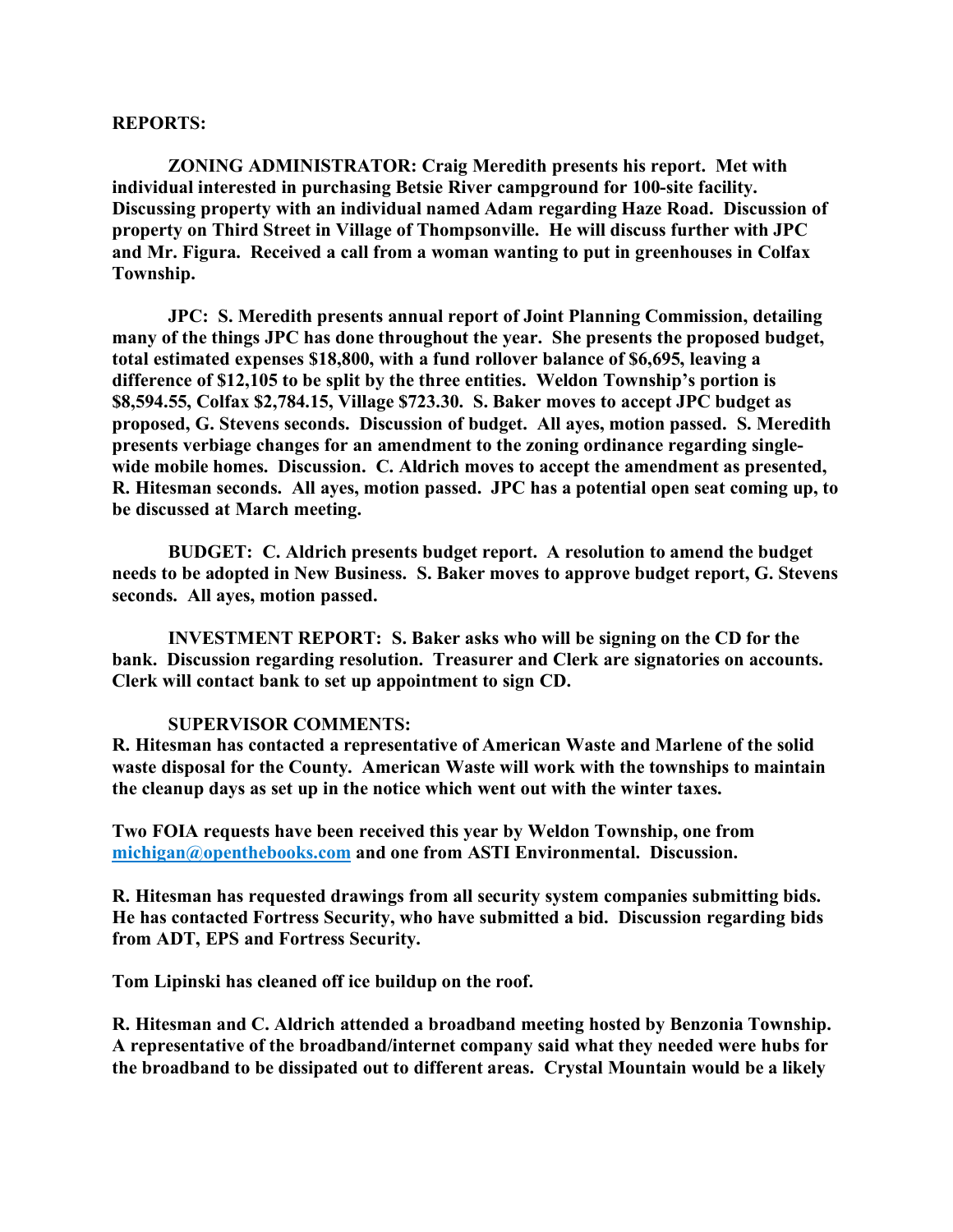**spot. R. Hitesman has discussed this with Crystal Mountain representatives Karen Thorr and Barb Zimmerman, and they are interested in being a part of that endeavor.**

# **CLERK COMMENTS:**

**C. Aldrich reports Norton Anti-Virus renewed for \$84.79. She presents an updated website design contract by David Kane. Discussion. The board would like to add a termination notice of two weeks by either party to the contract, and that the contract be up for renewal each year. With those additions to be added, R. Hitesman moves to accept David Kane's contract as website designer for Weldon Township, C. Aldrich seconds. Discussion. S. Meredith notes that Weldon Township will be directing the information to be put onto the website, not David Kane. All ayes, motion passed.**

**C. Aldrich has received several emails from residents through the website, regarding various township questions. The website is showing good use and is a good way for residents to communicate and get quick results to their questions. Discussion regarding Weldon Cleanup Day.**

**C. Aldrich has contacted Angie Roelofs from Baird, Cotter & Bishop regarding a cost center budget versus a line item budget for the annual meeting. Discussion. Board will continue with line item budgeting for now. Clerk will contact MTA with question regarding line item budgeting amendments.**

### **UNFINISHED BUSINESS:**

**R. Hitesman contacted MTA regarding per diem, and the clerk, treasurer and supervisor do not receive per diem. Discussion.**

### **NEW BUSINESS:**

**Richard Figura sent a Weldon Township Payroll & Reimbursement Policy, a Weldon Township Claim Payment Policy, and a Post Audit Authorization Policy for the board's review. Discussion. C. Aldrich moves to approve the Payroll & Reimbursement Policy, R. Hitesman seconds. Discussion. All ayes, motion passed. R. Hitesman moves to approve the Claim Payment Policy as presented, S. Baker seconds. Discussion. All ayes, motion passed. Clerk will contact Mr. Figura for definition regarding how board signs off on bills. G. Stevens moves to accept the Post Audit Authorization Policy, C. Aldrich seconds. Discussion. All ayes, motion passed.**

**Craig Meredith is taking care of the Day Use Park all winter, without compensation. Discussion. G. Stevens explains Craig is paid \$150 a month for six months, taking care of park in summer. He also takes care of it in winter. There is money in the budget to pay him for the entire year. S. Baker moves to pay Craig Meredith \$150 a month for 12 months a year for caretaking of the Day Use Park, R. Hitesman seconds. S. Meredith will abstain from voting. Clerk takes a roll call vote: G. Stevens votes yes, S. Baker votes yes, R. Hitesman votes yes, C. Aldrich votes yes, S. Meredith abstains. Motion passed.**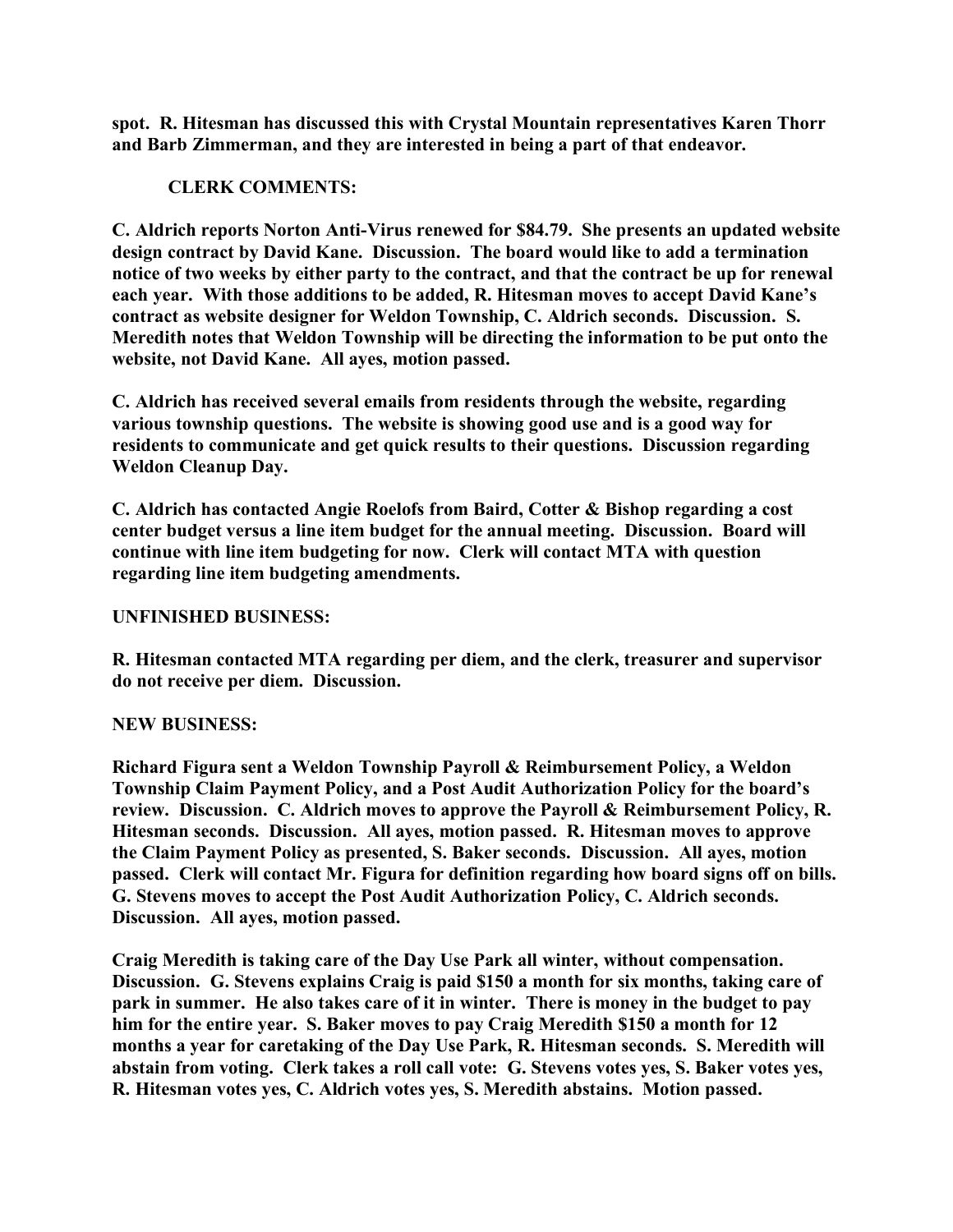**Salaries for the board need to be approved for the following year, a month before the annual budget meeting. G. Stevens moves that the board salaries will remain the same for the next fiscal year, C. Aldrich seconds. All ayes, motion passed.**

**S. Meredith discusses ordinance review for Weldon Township. She suggests Weldon have an ordinance review process, and appoint a committee to review the ordinances to see if there are any changes or suggestions that should be made. The committee could suggest any changes to the board for review. Discussion. The JPC Ordinance is up for review. Clerk will email the ordinance to board members for their review.**

**C. Aldrich presents Weldon Township Resolution 2016-01, to amend 2015-2016 budget. Roll call vote: G. Stevens, yes. S. Meredith, yes. S. Baker, yes. R. Hitesman, yes. C. Aldrich, yes. Resolution is adopted.**

#### **CURRENT BILLS:**

| <b>Township Board</b>                   | \$2105.69   |
|-----------------------------------------|-------------|
| <b>Carol Merrill</b>                    | 1120.00     |
| <b>Craig Meredith, Snowplowing</b>      | 160.00      |
| Julie Lonn – Cleaning                   | 12.50       |
| <b>TransWorld Network</b>               | 13.12       |
| <b>AFLAC February Payment</b>           | 286.05      |
| VISA                                    | 322.39      |
| <b>AcenTek</b>                          | 128.57      |
| <b>Richard Figura</b>                   | 216.00      |
| <b>Ron Hitesman, Mileage</b>            | 33.35       |
| Sally Bobek, per diem, Board of Review  | 45.00       |
| Carrie Aldrich, stamps reimbursement    | 4.58        |
| <b>USPS, Assessor Tax Roll Stamps</b>   | 539.00      |
| <b>Election Source</b>                  | 60.25       |
| <b>Michigan Election Resources</b>      | 93.50       |
| <b>Cherryland Electric CoOp</b>         | 53.18       |
| <b>Benzie County Clerk – Dawn Olney</b> | 3.45        |
| Sue Meredith, per diem                  | 45.00       |
| <b>Gary Stevens, per diem</b>           | 45.00       |
| <b>Betsie Valley District Library</b>   | 1500.00     |
| <b>Village of Thompsonville</b>         | 29,020.20   |
| <b>TOTAL</b>                            | \$35,806.83 |

**G. Stevens moves to pay the current bills, R. Hitesman seconds. Discussion. All ayes, motion passed.**